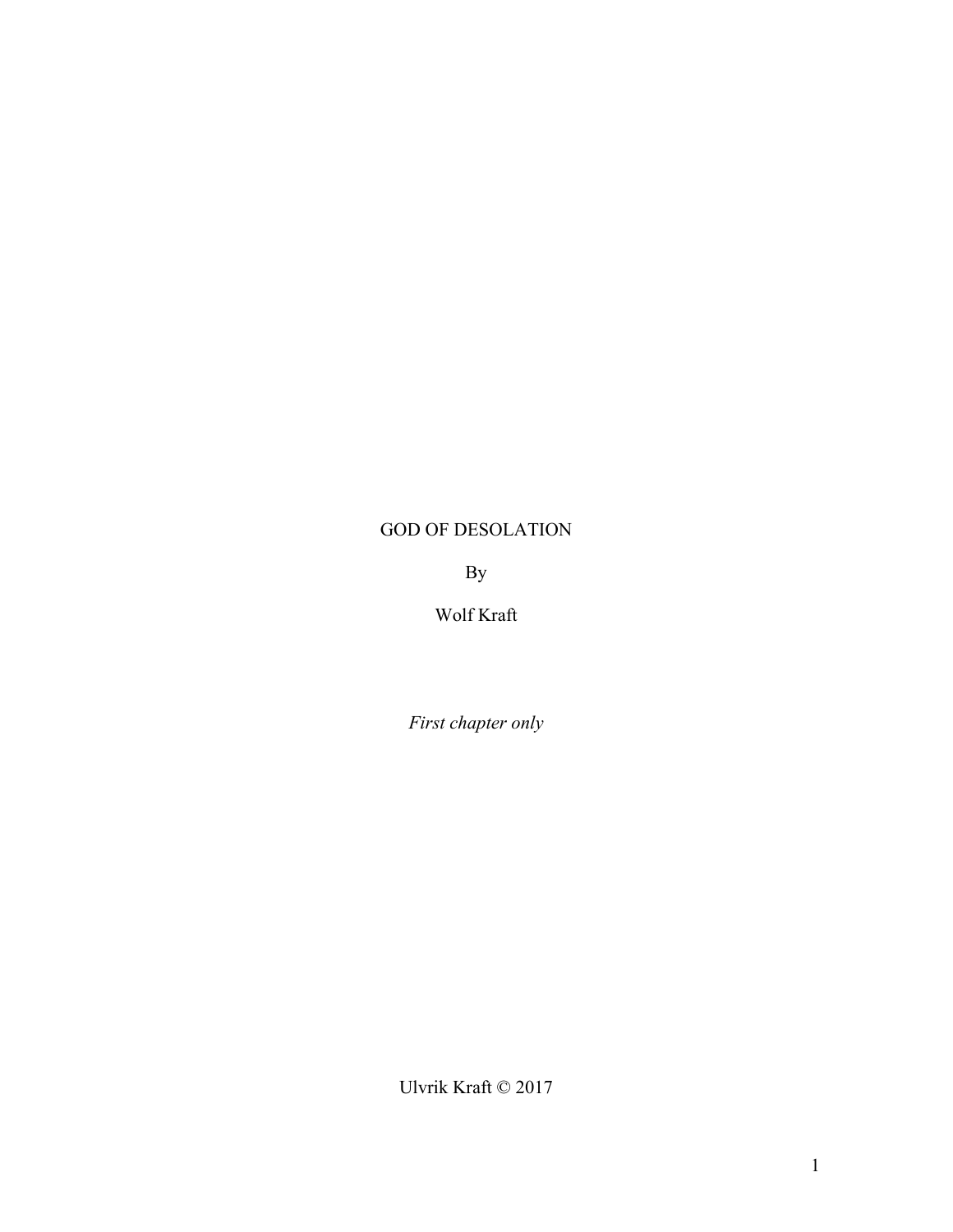"A-hunting we will go, a-hunting we will go Heigh-ho, the derry-o, a-hunting we will go A-hunting we will go, a-hunting we will go We'll catch a fox and put him in a box And then we'll let him go"

> Thomas Arne & John Gay The Beggar's Opera 1777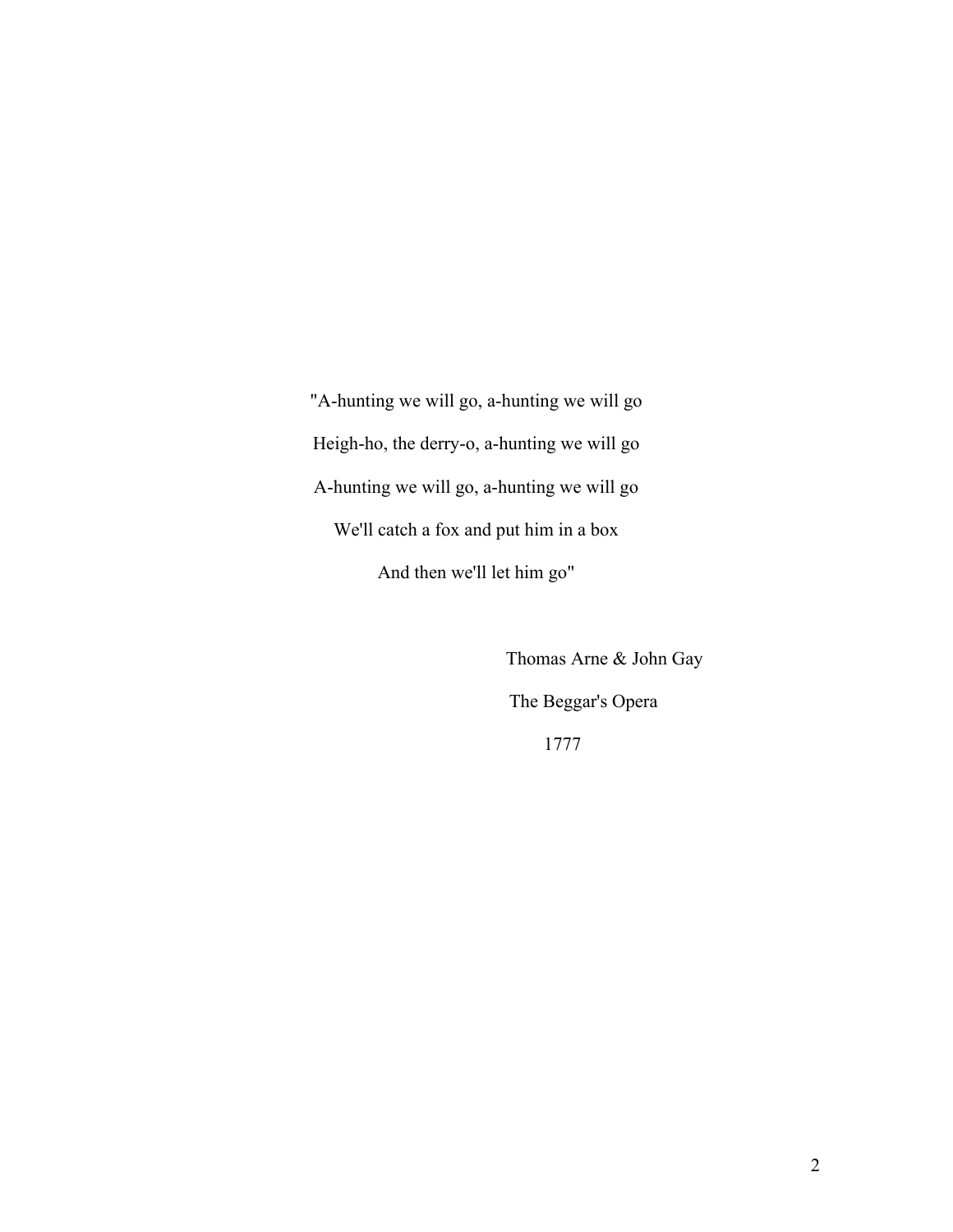## CHAPTER 1

The tight straps locked her body in place. Her blindfold kept her veiled in darkness. She was stuck in the seat, had been for countless days. The gentle hum of engines droned, the sound buzzing in her ears. As time passed, and the others grew silent, the noise nearly drove her crazy. However gentle it had first been, the thrum was now screaming in her ears, drowning out the sound of her own heartbeat. Her body was forgetting how to be human. Her senses dulled. She was letting the drugs take hold. Even time had seemed to fade, days turning into weeks, and weeks turning into blurred confusion. How long had she been travelling? How long had she been strapped to her seat? And where was she headed? She didn't know, on the brink of going insane. Her breath became enraged and wild. She had to keep focusing, and not let the fluid IV cocktail put her in a half-awake coma. She needed to keep at it, to tear at her shackles.

Focus, she thought. Focus. Work through the problem. Fight. Ignore everything that happened before, and everything that will happen in the future.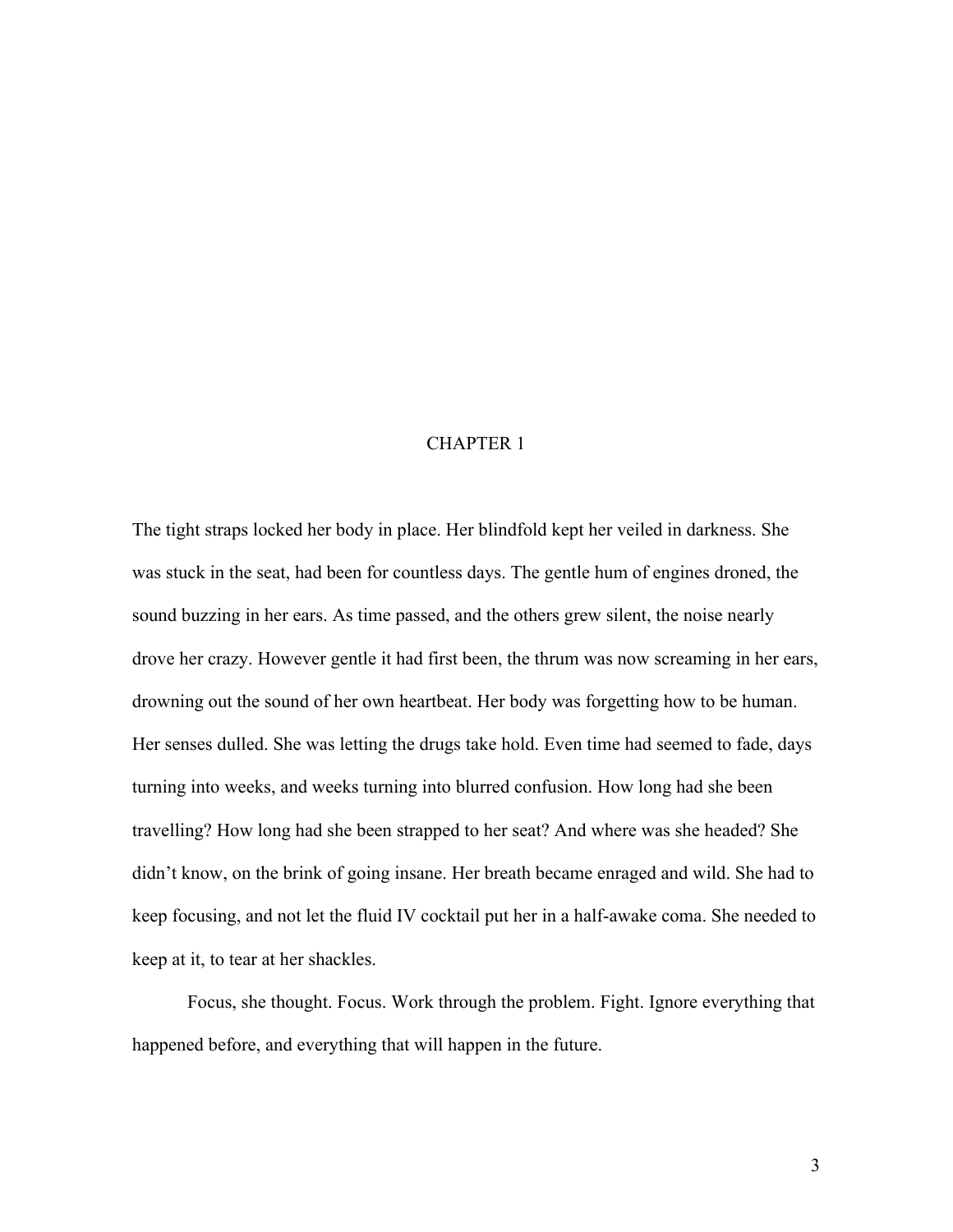She felt her breathing calm down. It was working. She realized she could sense her entire body again, and that she had fought off the animal panic. She was back in control, and she could keep trying to break free, to exist on her own terms. Right now, the world didn't matter. It was just Doon Gannon, and the chair she was stuck in. If she could conquer that, she could take on whatever came next.

Doon tried shifting. The straps wouldn't let her.

"There is no escape," some asshole had told her before liftoff. "No escape, ever." "Fuck off," she said to the memory. "Focus, focus, focus."

The claustrophobia had gotten to her the moment the guards strapped her in. From the instant the transport ship launched, Doon had begun yanking and pulling on her restraints. She had struggled and strained against them, every day, every hour, every minute. And when she got too tired to fight, she spent her time mapping her surroundings. Without the use of her eyes, she had let her ears and her sense of smell do the exploring. The ship was clearly not filled to capacity, but she had sensed movement in the seat next to hers. The first few days of the journey, the person in it stirred. As time passed, her fellow passenger had given up.

Not her. Not Doon. She couldn't give up.

Doon had called out to the person sitting next to her a few times, but he never answered. She knew he was a male from an occasional sigh or snort, and she guessed he was young, but that was all she had learned about him. Still, this hadn't stopped her from profiling him, creating a mental picture of the man. After all, they had shared so much time together, and she didn't want to have him remain a mystery. Doon imagined him frail and thin, frightened and jittery, in need of her help – exactly the kind of person whose dire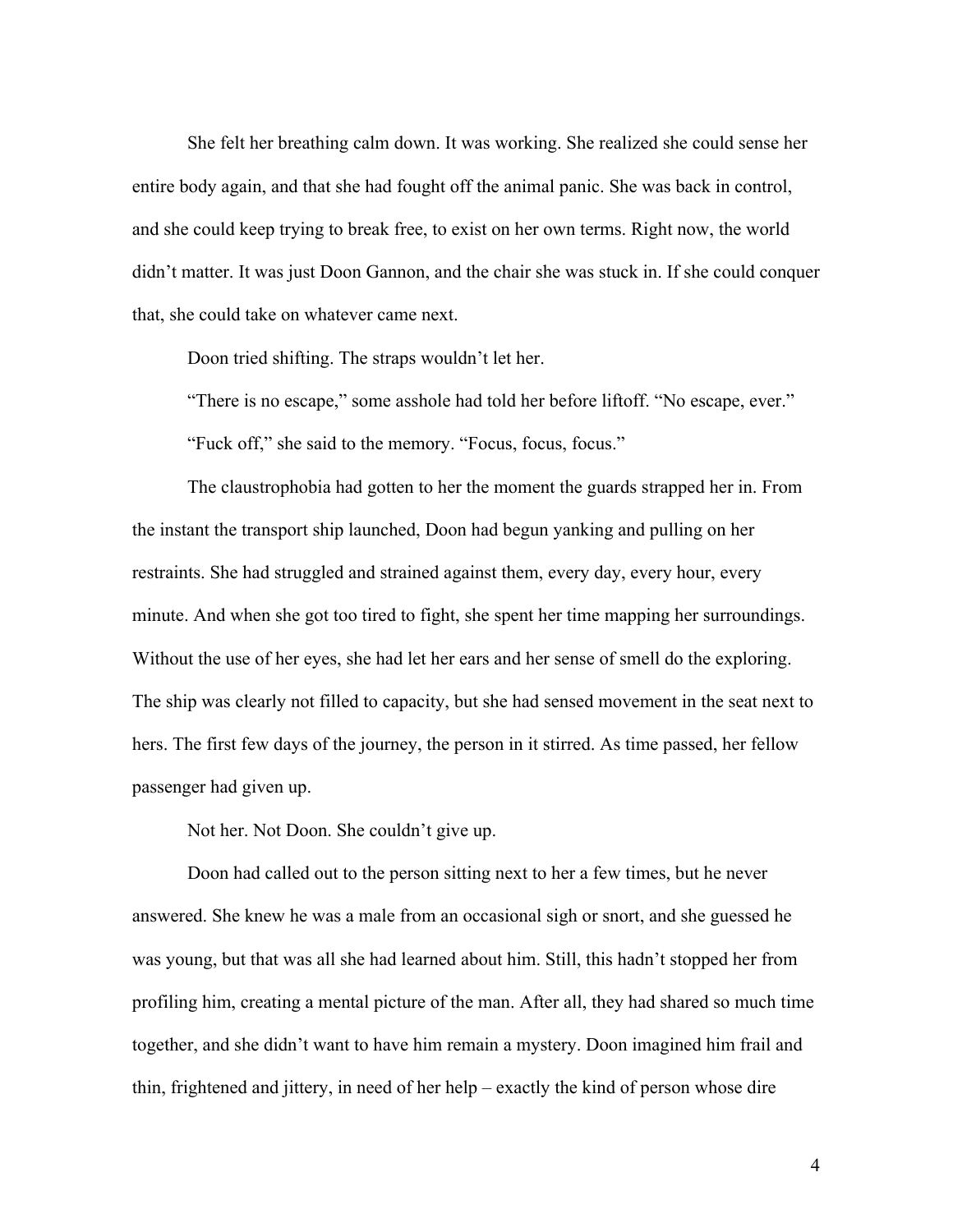circumstances had led her to become strapped to the chair, hurtling through darkness, destined to rot far away from everything and everyone she had ever known.

No more. She was done helping others. The victims were as cruel as their oppressors, and as far as Doon was concerned, the entire human race could go to hell.

All she could do now was improve her own situation. That meant fighting, and it meant not sitting strapped to a chair for weeks on end. It meant staying alert. Sane. And defiant.

Doon twisted her body back and forth. The straps coiling around her legs, arms and head had loosened over the lengthy journey. Time and friction could grind even planets to dust. Getting this far had taken what felt like an epoch, each moment dominated by painful wiggling. She could feel her skin, raw and bloody, rubbing roughly against the pressure points of the straps. The effort was worth it. If nothing else, it kept her from losing herself again. Doon shifted back and forth, yanking and pulling. If she could just get a peek, maybe she could know where she was headed. Any little bit of information helped. If she knew her fate, she could decide how to face it, even if that meant deciding how she would die.

Doon wasn't after the view out of the windows, if there were any windows. Out in the void, there was rarely anything to see. Nothing but fields of darkness, and she'd be as lost looking at them as she would be if the blinds remained. Her goal was the cockpit computer. What kind was it? Did it have a seat for a pilot? Could autopilot be shut off?

The shuttle was unmanned and flying towards a pre-programmed destination. Doon had figured that out after the first few days. No long haul shuttle would require pilots. It wasn't cost-effective. Which was lucky for her. It meant she only needed to get free,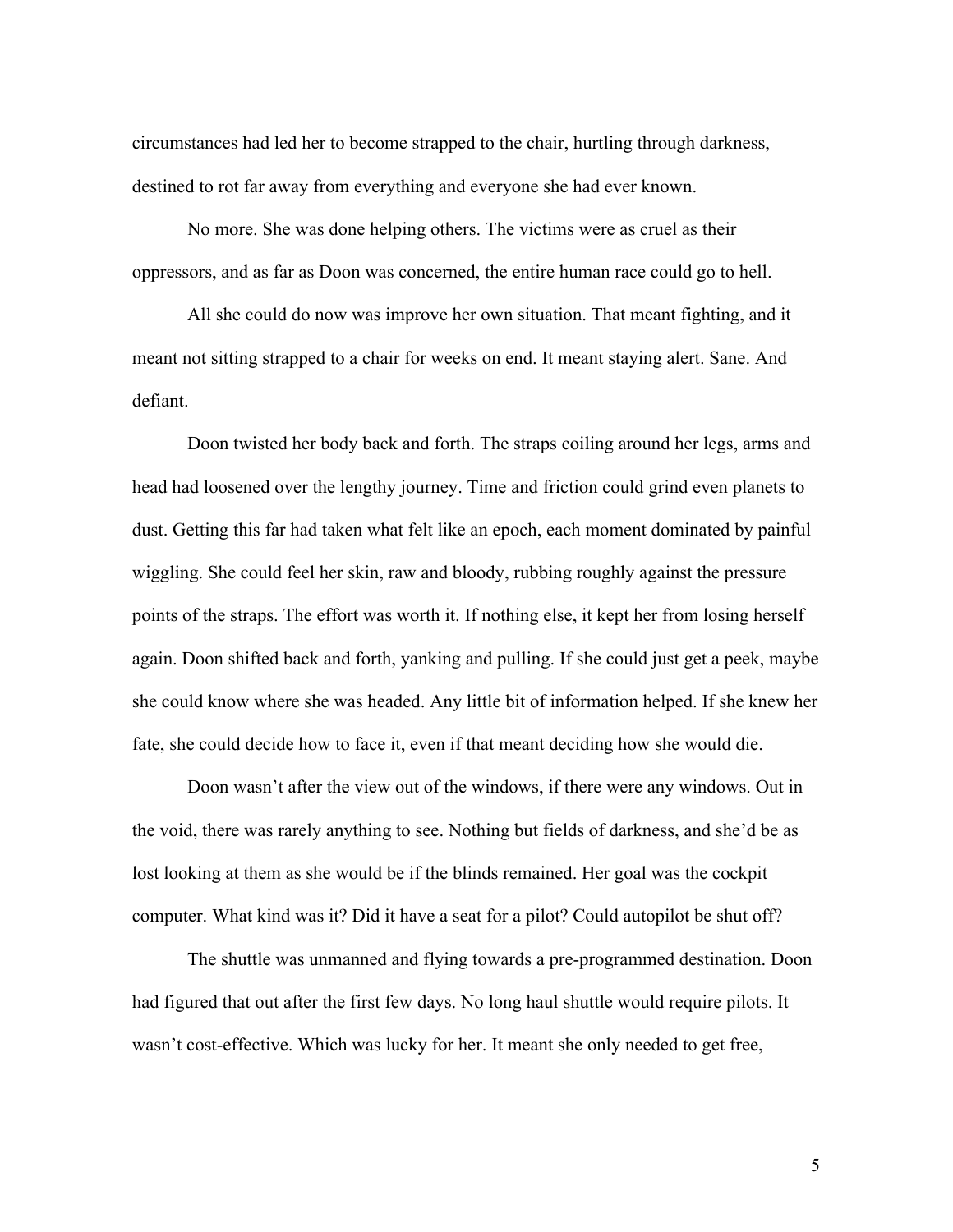disable the security system, and then she'd have the run of the place. Perhaps there'd even be an easy-to-use interface with a starmap.

Not that she'd know how to fly the damn thing. She pushed the thought away.

Someone coughed. It came from further back in the ship. She smiled. It had been so long since she'd heard much of anything human. They were all so quiet, surrendering to the drugs pumped into them. She didn't much like humans anymore, but with the constant low whir of the engine, she'd take any organic natural sound. The only break she'd gotten from the reactor noise was the squeaking of the automated guard system. It occasionally moved past her, breaking up the monotony with an unhealthy sounding metallic clang. It was clearly an old and worn-down unit. Nothing brand new hissed and screeched like that. Most of the time, though, it had been silent – probably in power-saving mode for the journey. That was fine by her. She didn't want it active. The machine likely wouldn't take kindly to her fighting her restraints.

As she wiggled, Doon made sure to keep her right hand relatively still. It was the only part of her body she was reluctant to move. Working with her left didn't bother her. She had trained herself to be entirely ambidextrous. Rather, her hesitation was pure selfpreservation. Doon's saline solution poked loosely through the flesh of her right hand, and if she wiggled too much, it might fall out. That would remove the drugs, however mild they were, but it would also take away her only source of liquid and food. It was all one cocktail. Not knowing how many days or weeks or – God forbid – months the shuttle would travel, Doon didn't want to risk accidentally ripping it out and then slowly dying of thirst before she got to her final destination. Besides, the saline drip gave her such miserly amounts of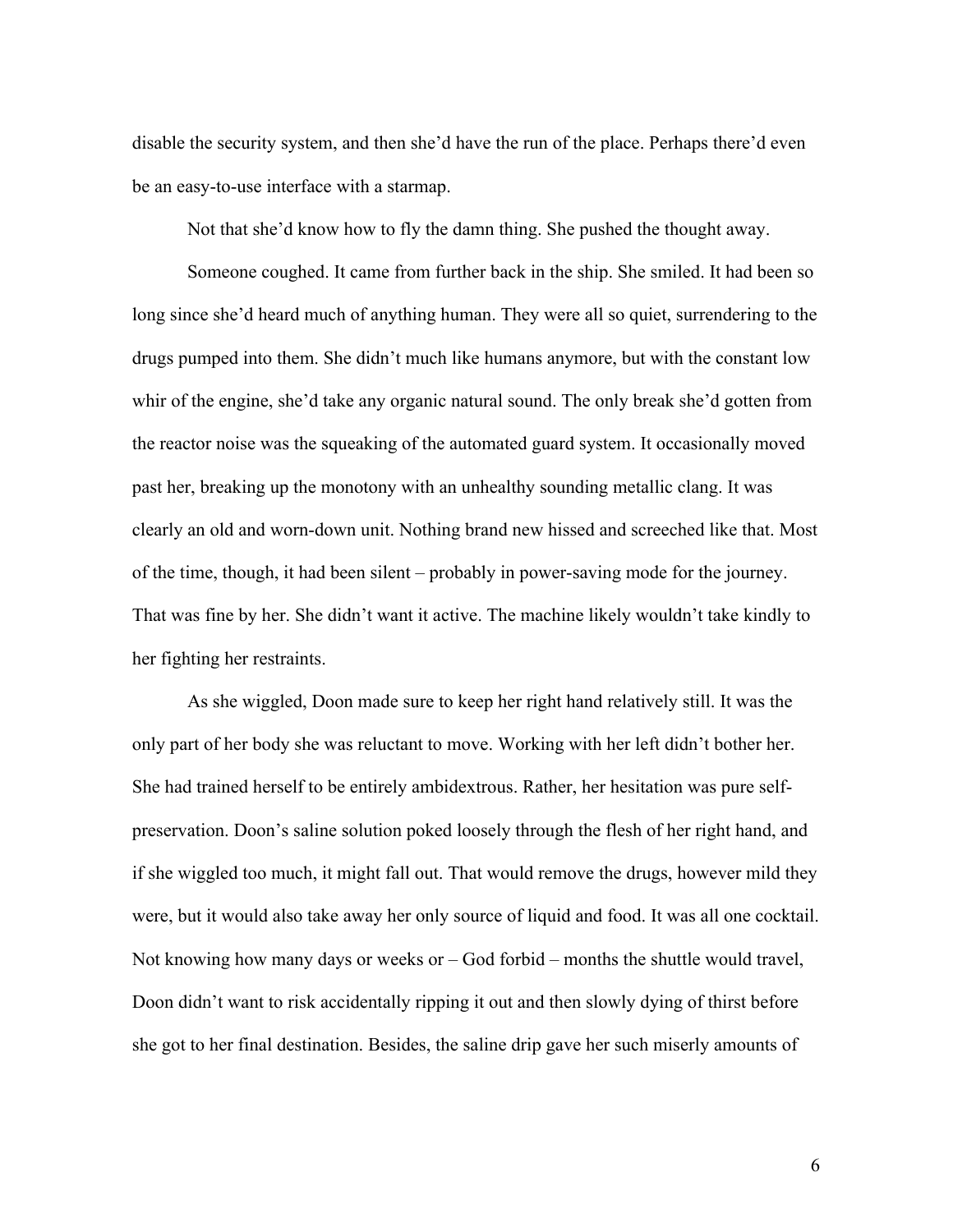fluid to begin with that she was constantly hungry and thirsty. With all the effort she made to break free, dying from exhaustion was already a risk.

She guessed the company that purchased her imprisonment contract didn't do this simply to save money, but likely also for sanitary reasons. Whenever Doon and the other prisoners needed to urinate, they simply pissed their pants. The seats were designed to soak up the urine and repurpose it back into liquid saline energy. But the seats couldn't handle solid waste. Doon had been given a pill before entering the craft, one that made her stool entirely liquid, even after all this time. It had done a number on her stomach, and only seconds after swallowing it, she had evacuated her bowels completely. They had provided buckets, so clearly the side effect was common. She took great pleasure in kicking over the shit bucket before liftoff, particularly enjoying the loud curses that followed from her handlers. One of them wanted to beat Doon up for it, but the others calmed the unseen woman down and told her that punishing Doon was futile. Prisoner Doon Gannon, they had crowed, was already going to the most desolate fucking rock in the known universe. Too bad they hadn't been more specific. Space was full of places that matched that description.

Doon jutted her head back and forth, desperate to see something other than darkness. The strained movement made her nauseous. The lack of solid food got to her, raining havoc on her metabolism. Doon had been lucky not to hurl early in the journey, but now she thought she might have to puke after all. Another prisoner, seated somewhere behind her, vomited only a few days into the trip. The stink of urine and sweat got to the man, and he had gagged for hours before finally throwing up. The stench added to the already acrid scent of the ship, but it was worse for the man. The up-chuck had nowhere to go but into his lap, and then he'd had to sit in the filth for the remainder of the journey.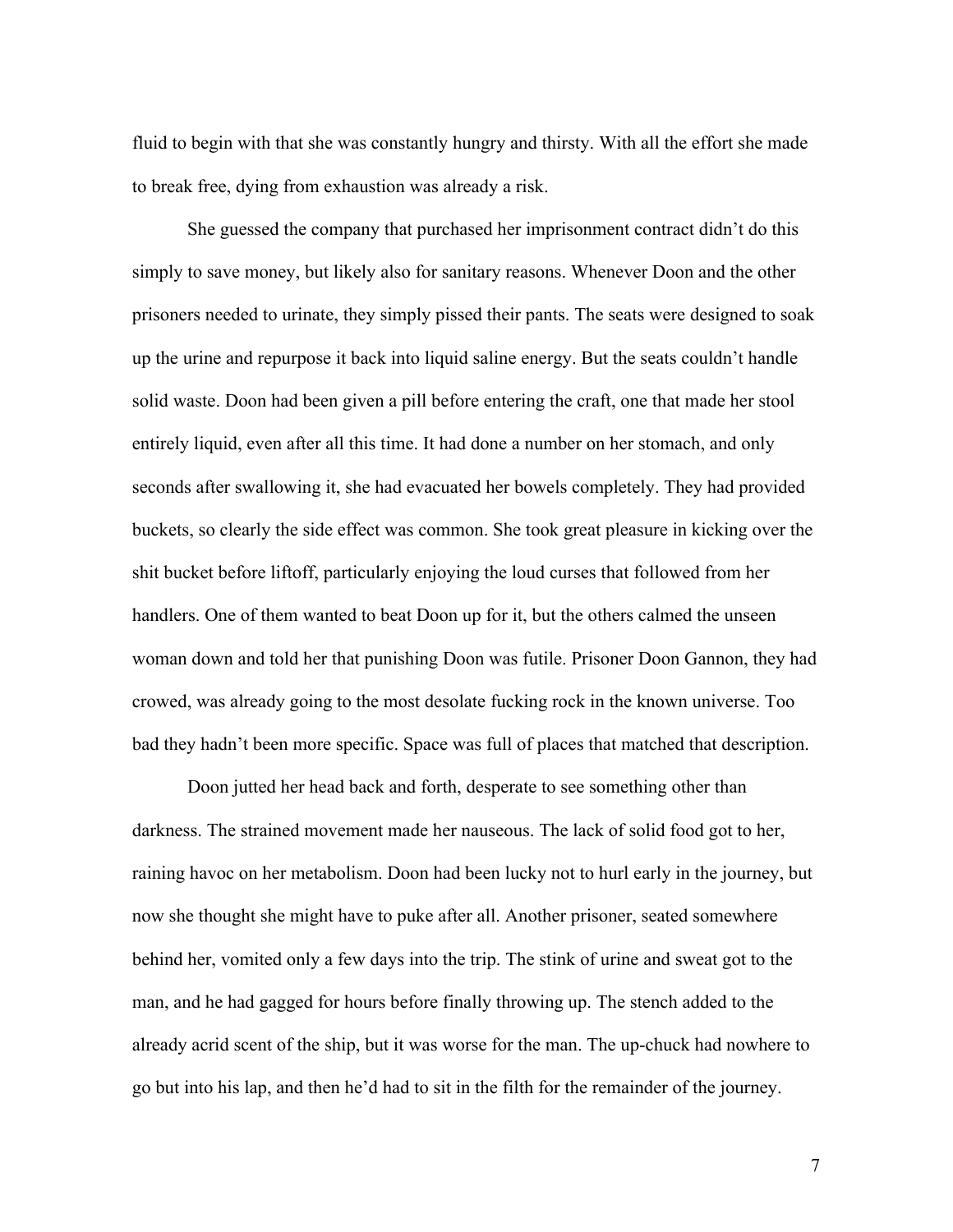Luckily for the rest of them, the transport ship maintained artificial gravity. If it hadn't, the vomit would have floated throughout the entire ship.

Gritting her teeth, Doon forced herself to regain control of her body. She wasn't going to hurl. Not now. She inhaled deeply, filling her lungs completely. She wondered if that was such a good idea considering the weeks of accumulated stench in the cabin. Even though she was finally getting used to the smell, this felt like an ordeal. She exhaled completely, draining her lungs.

One more time, and another, and now I'm good, she thought.

Body oxygenated, Doon resumed wiggling, back and forth and back and forth. Her limbs slammed against the straps, slowly yanking them out from the seat. She felt the saline needle tugging against the inside of her right hand.

Screw it, Doon thought.

She continued battering the seat with her body. A couple of fellow prisoners groaned.

So there is life on this hunk of metal, she mused.

In the first few days, the other prisoners had called out to her to stop, to give up. It was hopeless after all. Her straining at the straps made a racket, and it was irritating to listen to, but Doon didn't give a flying fuck. If the others had any willpower, any sense of self-preservation, they'd fight too. But they didn't. They let the drugs win, endlessly pumped into their bodies through the saline solution, dulling their senses and making them okay with spending eternity stuck to a chair. How could they value their own lives so little? They had given up long before entering the transport shuttle, already imprisoned in their own minds.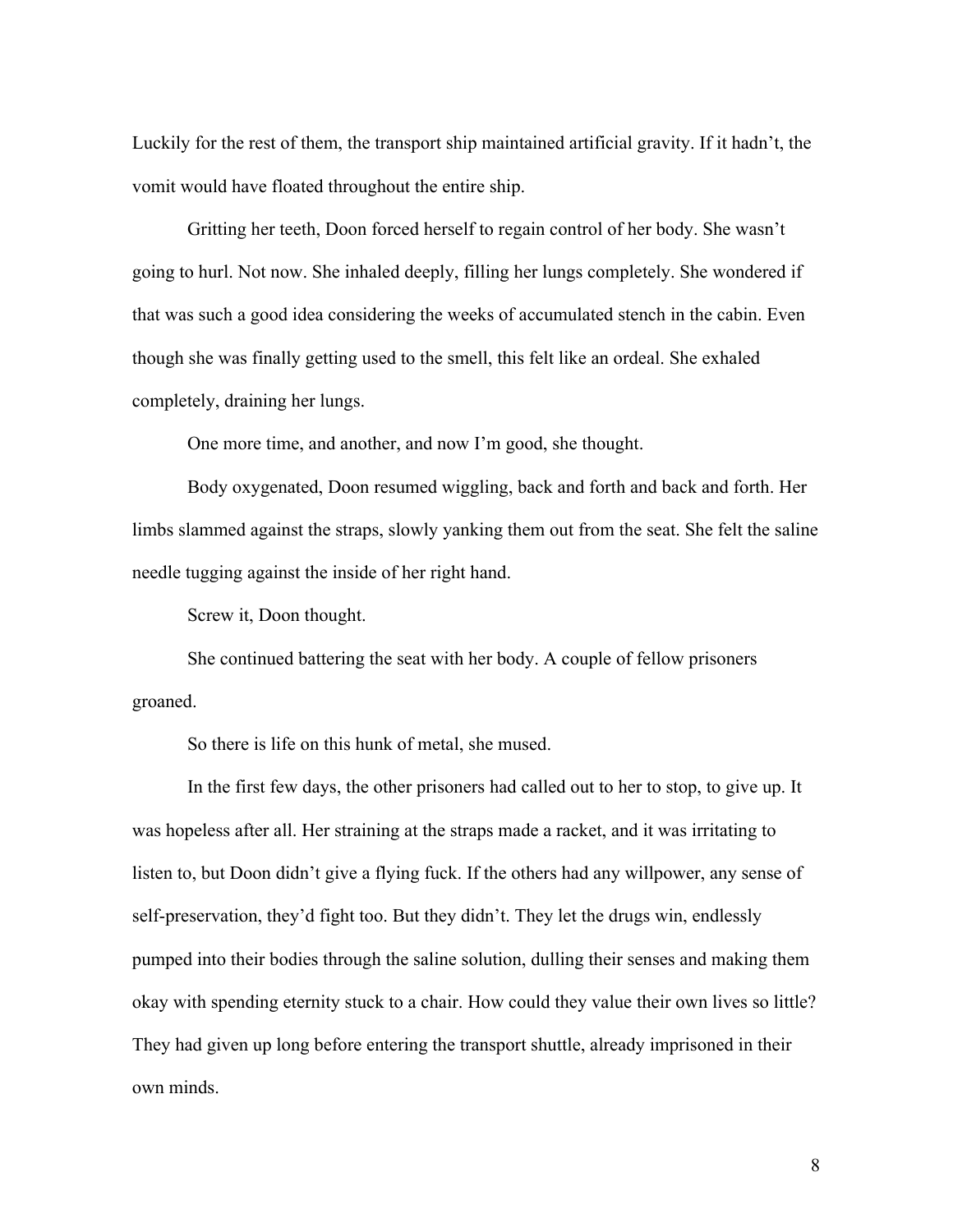Worthless, Doon thought, they're all worthless. And they deserve what they have coming.

Doon stopped moving for a second. She wanted to check on her progress. Shifting her left foot, she felt that the strap around her ankle had given a little, maybe half an inch. Not great. Her left knee fared better, with at least an inch of wiggle room. That was good. The thick strap around Doon's torso, however, had hardly moved at all. She wasn't sure if she'd even loosened it. Doon shifted her left arm. The straps across her elbow and wrist both gave about an inch and a half, enough for her to move her hand back and forth, but not quite enough to free it.

The brace around Doon's forehead felt much looser. And even better, the restraint attaching her head and neck to to the back of her chair rattled when she moved. She heard something rip as she shifted. A metal pin from the brace poked against her skin. A few more jolts and she could force out the pin completely. If she managed that, she'd be able to look in whatever direction she wanted, provided of course, that she could somehow pull off her blindfold.

That ought to be my priority, she thought. Get rid of the blindfold. Now.

Doon began moving her head from side to side. A few days ago, all she had been able to do was forwards and backwards. The sideways maneuver strained on the blindfold. Doon wasn't sure what it was catching on, but whatever it was, she'd take it and be grateful. Throwing her head to the left, Doon felt a sudden stinging pain. The blindfold, made from harsh fiber, jerked loose and came down across her left eye, digging into her cheek and ripping open a small stretch of flesh. Blood trickled down, settling in the crook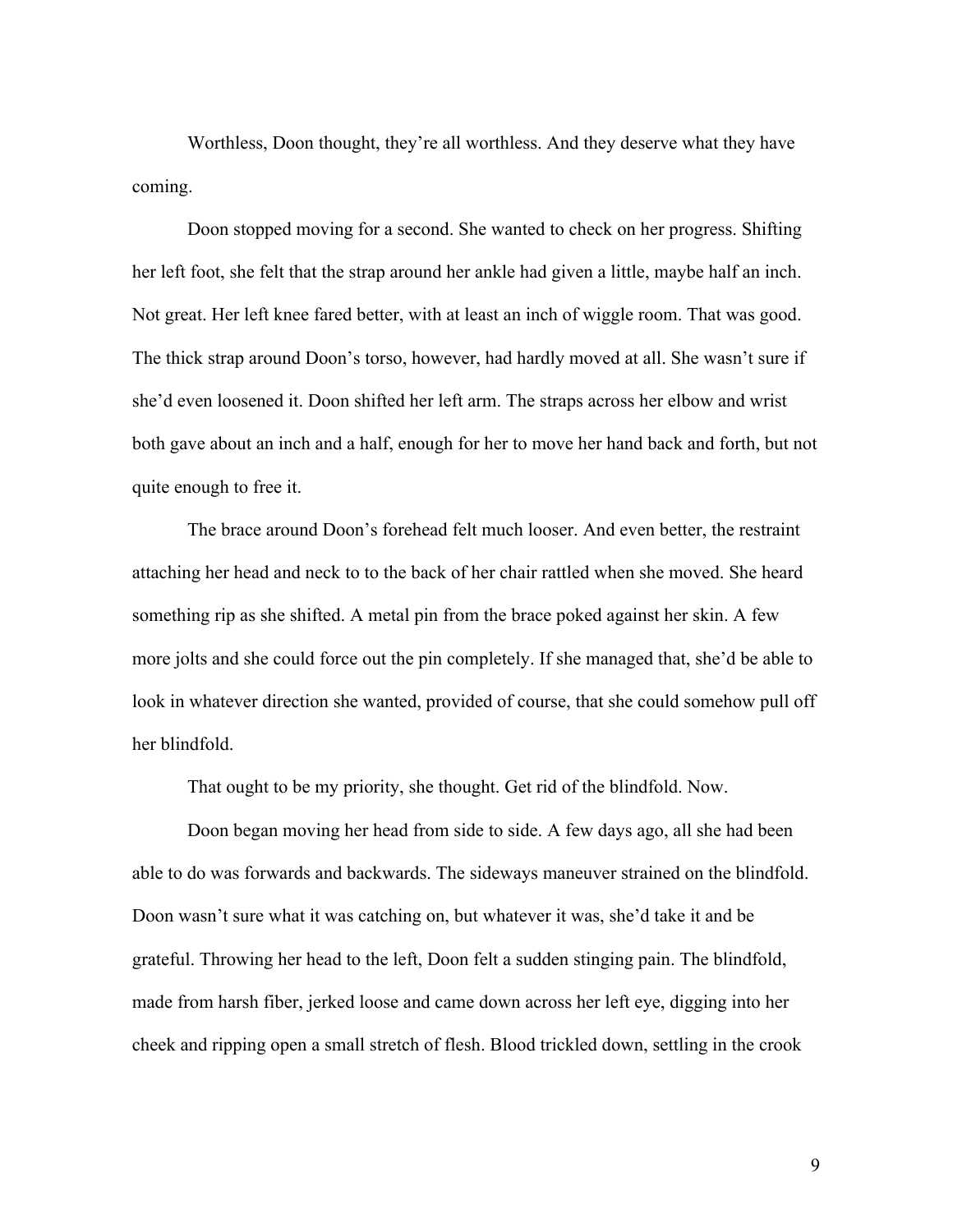of her mouth. She tasted the iron. A bright, extreme light pierced the top of her left eye. She closed her eyelid, pained by the intense luminosity.

I did it, Doon thought.

She hadn't freed herself, or even her head, but she had managed to regain her sight. Doon slowly opened her left eye, adjusting to the light. She remained patient, not wanting to do too much too soon. The intense quality of the light dimmed slowly. Doon's pupil was getting used to seeing again, no longer confined to black nothingness. She sat still and rested for what seemed like hours, though she guessed it was actually only minutes.

Hard to tell out here in the void, she thought.

The light that was so bright seconds earlier was now nothing more than a weak glimmer in the dark cabin of the transport ship. It came from up ahead. Doon strained to see. The back of the seat in front of her blocked the view of the cockpit, but Doon guessed the hull had an open design. No door between the cockpit and the prison transport compartment.

Yeah, this ship is rudimentary for sure, she thought.

The vessel had an engine designed for interstellar travel, but the passenger quarters were completely Spartan. That told her a lot. And she started getting a picture of the place she was headed to.

Doon tried twisting her head. She wanted a glance out the window. And surprisingly there was a window, immediately on her left. She guessed the ship had been retrofitted from a passenger vessel into a prison transport carrier, which meant that the floor plan likely included showers and a kitchen – not completely Spartan after all. What she wouldn't give for a shower. Straining, she tried to force her gaze out the window. Doon shifted her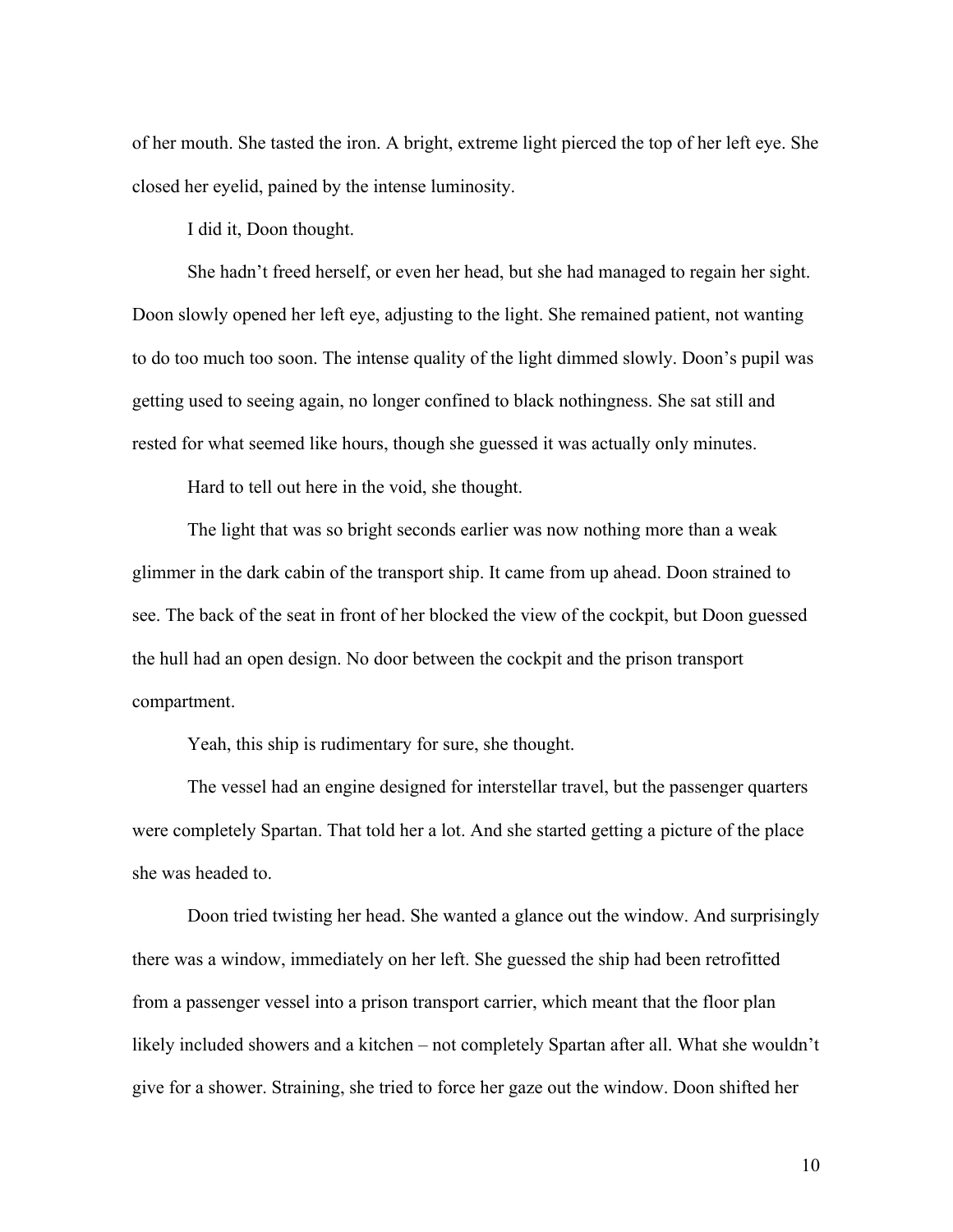left eye as far as it would naturally go. She could only see the edge of the window, and nothing outside.

Jolting her head to either side, forwards and backwards, and finally at odd angles, she sensed the head strap giving out behind her. With a powerful thrust, she tugged on the strap with all her might. The metal pin behind her head came out with a loud pop, and her head was free. The pin fell onto her shoulder and rolled down into her lap. Looking down – thank God, I can look down – Doon saw that it was within reach of her left hand. Twisting her wrist back painfully, stretching her fingers, her fingertips scraped across the edge of the pin. It was just out of reach. Doon tried again, almost getting a hold of the pin, tugging at it, trying to get enough purchase to pull it into her grip. The pin was a good-sized piece of metal, about four or five inches long and perhaps an inch wide. And it lay just beyond her reach.

It is amazing what you can break when you put your mind to it, she thought. If the head restraint can fracture, then so can the shackles around my wrist, damn it.

Doon twisted her left wrist further, and the nerves inside it fired desperate signals to her brain, begging her to stop. Her throat convulsed, and her bones creaked – for nothing. She was still stuck, the straps stubbornly refusing to yield. Her fingers danced across the surface of the metal pin without getting a firm grip on it. Taking a short break to catch her breath, Doon cursed silently. There was nothing to do but try again. And to endure the pain again.

Whatever it takes.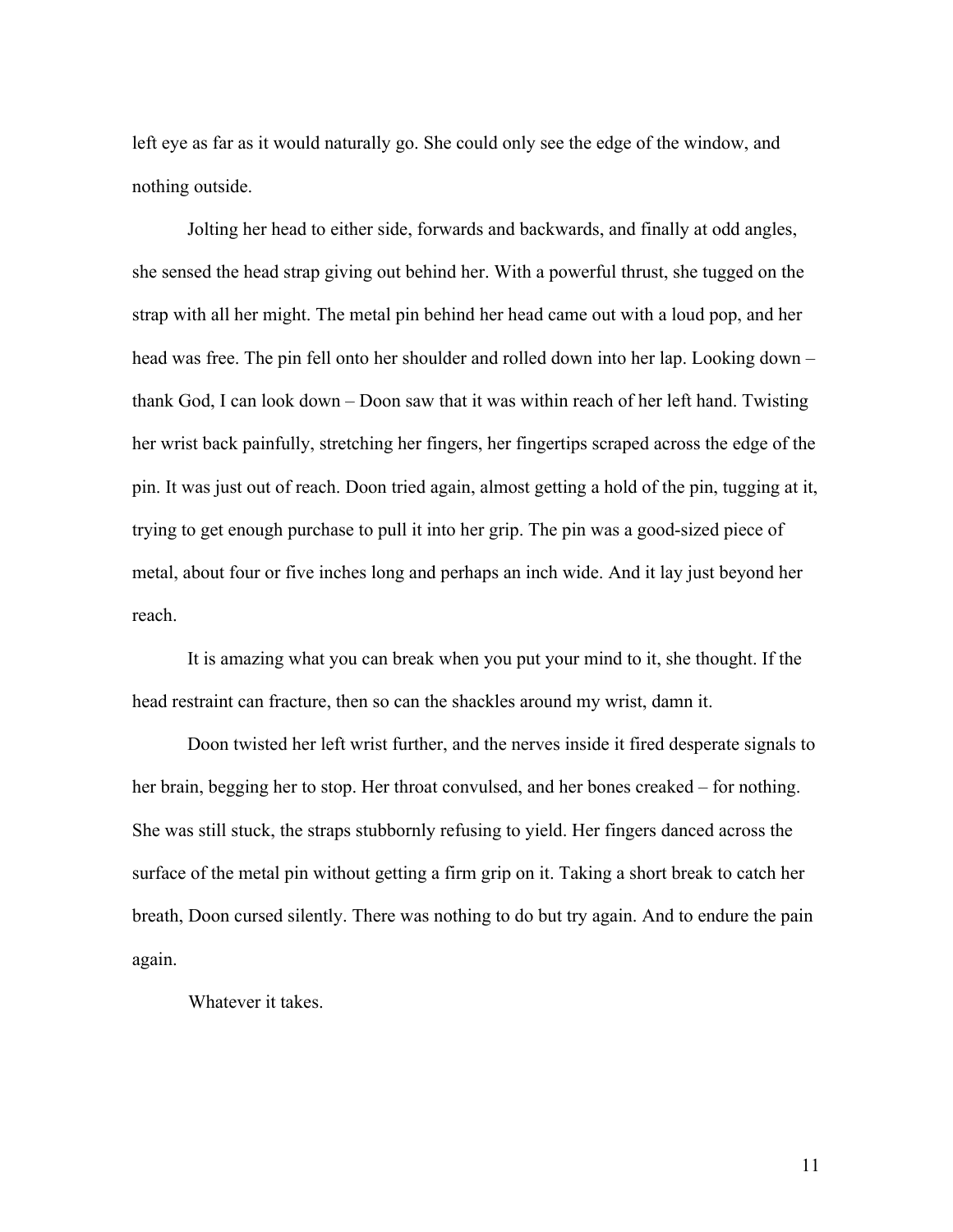She bent her wrist further, nearly blacking out from the pain. Doon bit her lower lip hard, trying to distribute her sensory experience, to dole the agony out elsewhere in her body. This wasn't working. She had to change plans.

Move your legs, she thought. Do it now.

It was risky. The pin could fall.

So? If it falls, it falls, she thought.

Doon tried moving her legs, getting the pin closer to her wrist. She felt it move, threatening to roll down between her thighs.

Damn, this is hard with only one eye free, she thought. My depth perception's gone to shit.

Doon pushed the flats of her feet against the floor and lifted her buttocks as high as the straps would allow, trying to make the pin roll closer to her left hand. It didn't work. Her torso was still firmly locked in place. The pin remained out of reach.

No guts, no glory, Doon thought.

She jolted her leg up, and the pin bounced. Just as it was about to fall down between her thighs, she twisted her wrist hard, ignoring the pain, and managed to grab onto it with two fingers. Manipulating the metal pin, she grasped it firmly in the palm of her hand.

Better, Doon thought, but what the hell am I going to do with it?

She was unsure.

All this pain, and for what?

The pin had no particular use she could think of, at least not yet. It was too small to wield as a weapon – not against a robotic guard – and far too big to use for picking locks. Besides, all the straps were sealed with digital locking ports and controlled by the ship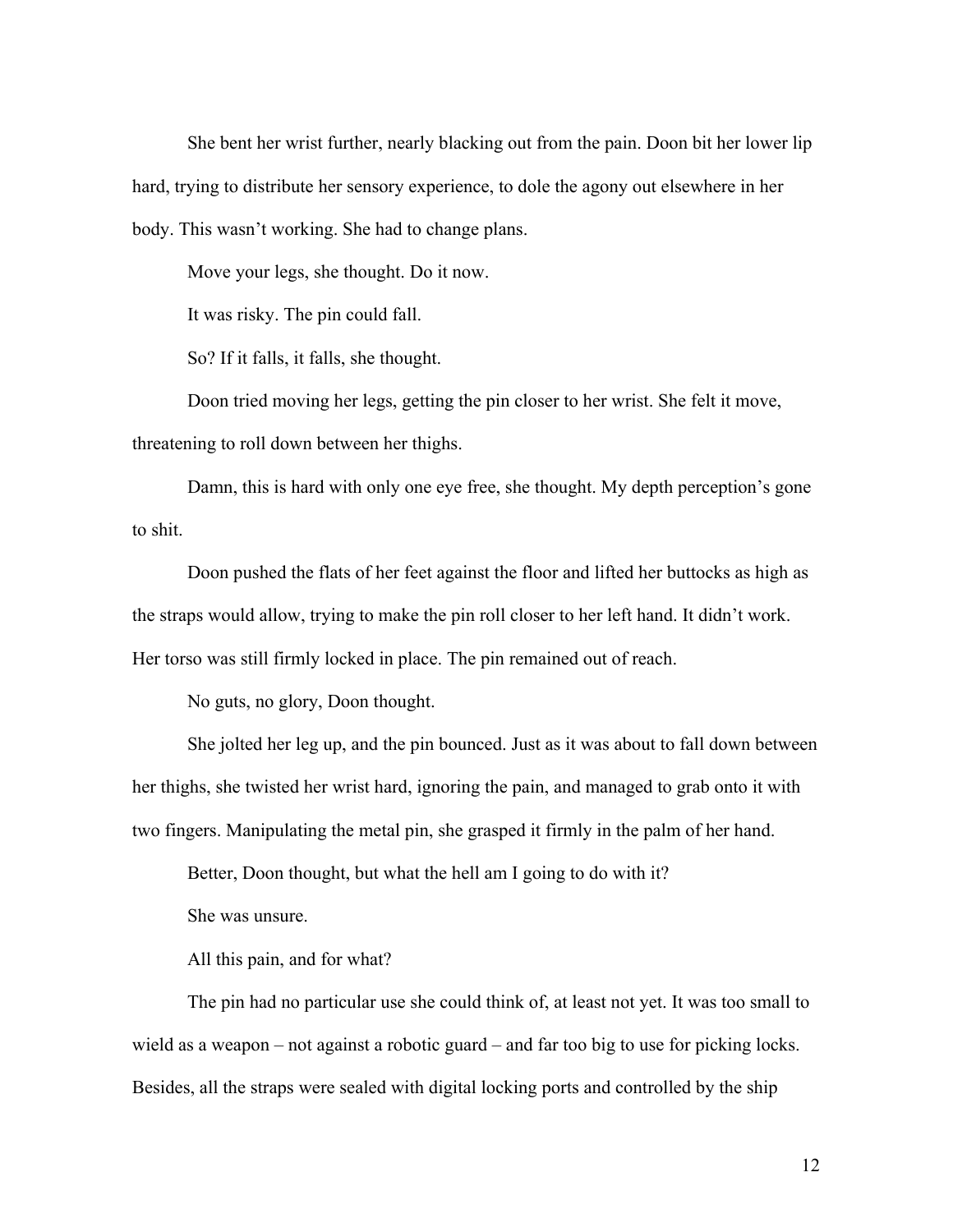computer. No keyhole to stick it into anyway. Doon held onto it. She'd find a use for the pin, sooner or later.

When you have nothing, even a piece of junk can be a boon, she thought. Yeah, keep telling yourself that, Doon. You're rich.

Her head finally free, she stared over at the window. The inside of it was dirty, but still possible to look through. Any dirt on the outside blew away long before the ship reached interstellar speed. Gazing out, Doon saw nothing but a single, large star. That likely meant they were getting close to their destination. Ships travelling through deep space usually avoided the gravitational pull of stars – saving energy, time and fuel.

Yes, Doon thought, we are almost there.

The star was massive and shone blue, much bigger than any sun Doon had previously seen. Even from a distance, it beamed brightly and occupied a huge portion of the window view. It was a wonder she and the ship weren't singed or burnt to a cinder. Through the blue sheen, Doon also saw some white light. That meant it was a Class-B star.

Jesus Christ, we are far off the grid.

The brightest and bluest stars were massive and short-lived. They expelled intense amounts of energy and radiation, and Doon didn't know of a single one that hosted habitable planets. Manned vessels hadn't even approached Class-O's – the biggest, bluest, hottest and deadliest stars. Not once, throughout the entire great human exodus out of the Terran solar system, had anybody been crazy enough to do that. The Class-B's, like the bastard shining in on her, weren't quite as big or deadly, but nobody wanted planet real estate in a B neighborhood. It wasn't the increased radiation. That problem had been licked centuries ago, and a quick medical appointment or a food supplement would negate any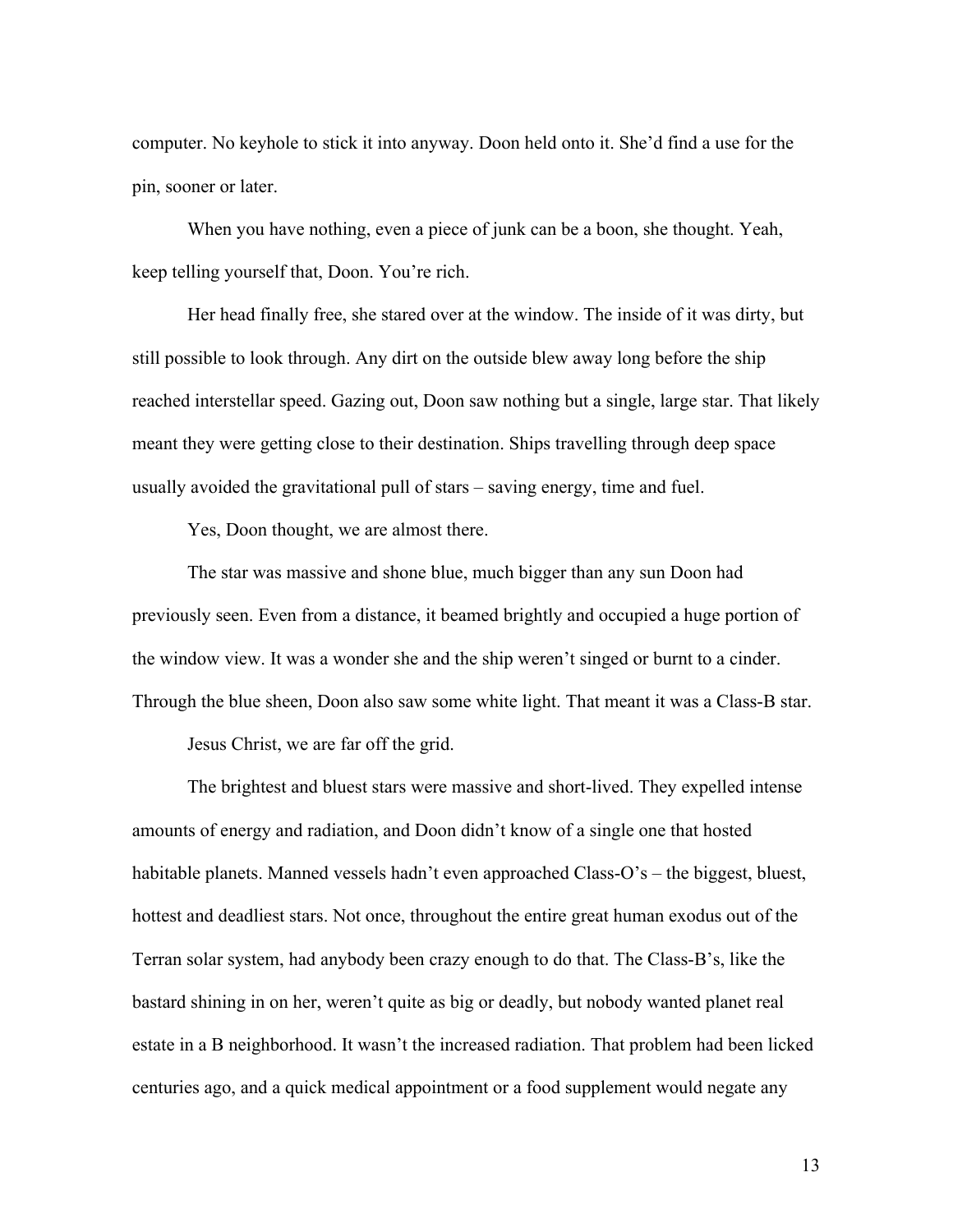space-related radiation damage within a day or two. The problem was why the fuck would you want to waste your time in a B or O system? Those stars rarely, as any schoolchild knew, strayed from their area of origin, which meant that they were likely near the giant molecular clouds in which stars were formed. Star factories. No room for human colonies. Or for life.

The guard was right, Doon thought. I really am heading to the most desolate fucking rock in the known universe.

"Prisoners will prepare for arrival," an automated voice stated. "Estimated touchdown in fifteen minutes."

Doon cursed silently. She wouldn't be able to get out of her straps in time to learn anything useful. In fact, Doon guessed she would have needed another full week of travel to get completely free. Glancing to her right, she saw the automated guard system gliding past her row. It was a featureless device, faded chrome surfaces with a single "arm" sticking out from the center of the machine. The "arm" ended in a plasma gun barrel, and Doon guessed if she'd gotten free of her seat, the guard drone would have shot and killed her. The thing could fire at will, melting her face and never having to worry about the plasma penetrating the hull.

Yeah, alone it would have been a risky proposition. No wonder the other passengers sat still.

The drone passed her, content to let the prisoners stew in their own filth. It was a low-tech system – not bright at all – and Doon figured she could use the opportunity on her way out to learn more. She could likely walk as slow as she wanted and the drone would be dumb enough not to notice that she was gathering information. Chances were that the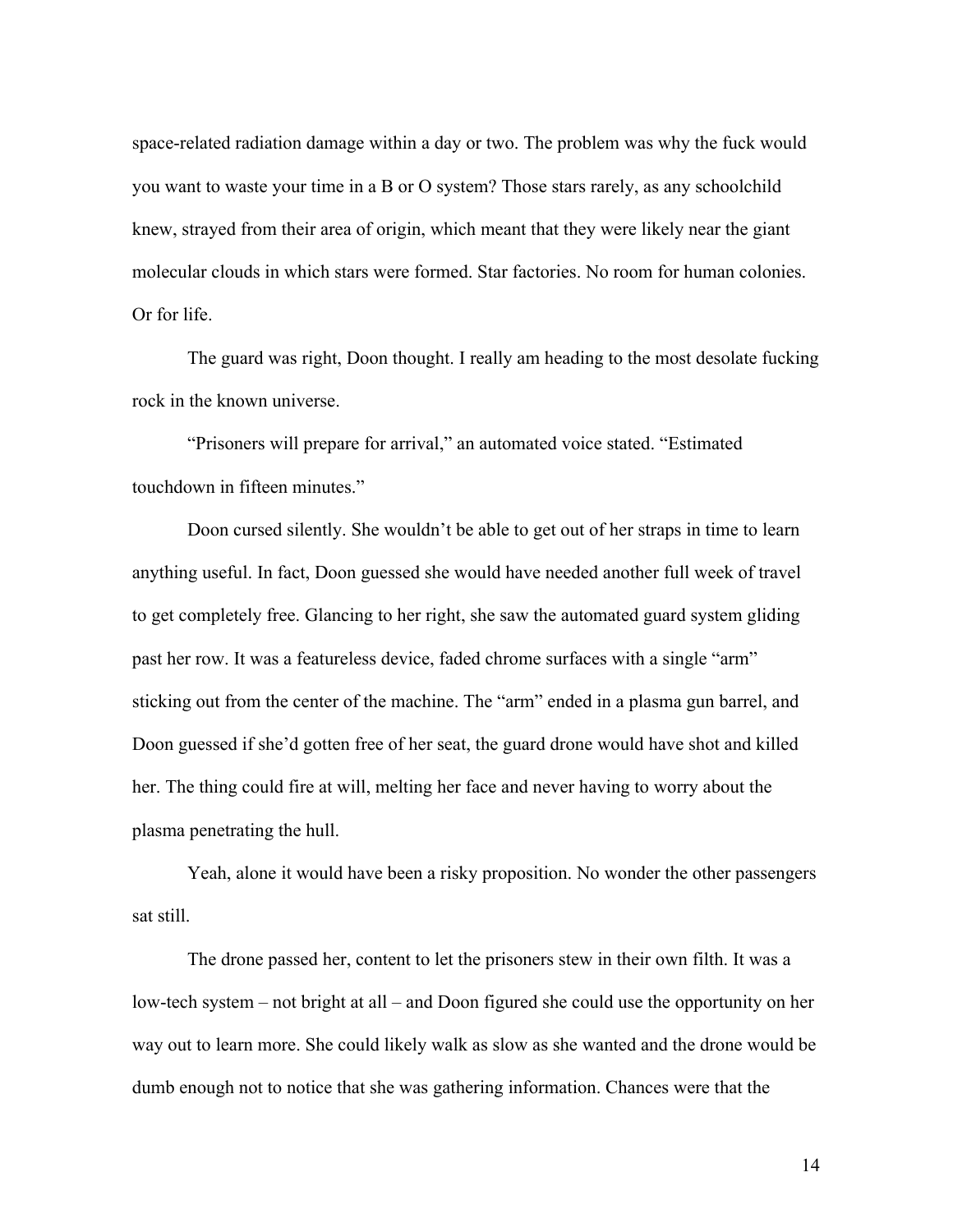prison was fully automated, at least out here in the middle of absolutely nowhere, and she wouldn't have to worry about human guards upon landing. A more advanced machine with artificial intelligence, however – that was a high likelihood.

With only her left eye free of the blindfold, she strained to get a good look at the young man sitting on her right. Doon twisted her neck further, forcing her chest painfully forwards. The man came into her field of view. She had been correct about him. He fit the mental picture she'd drawn. He was young, and she didn't think he could quite be described as a man. His features were just too boyish. The Kid was likely only ten years younger than Doon – say around twenty-eight. That was just enough to be called a man by any standard, but Doon couldn't help victimizing him and making him appear childlike. She studied his slight build, dark skin and curly black hair. His eyes remained covered by his blindfold, but something told Doon that he wasn't completely innocent. She guessed he had sly eyes, and despite his obvious fear, Doon sensed highly developed survival skills in the thin, wiry man.

Yeah, he was like all the other bastards out there.

"Hey, you," she whispered. "What's your name?"

The Kid didn't answer. His face remained stoic and blank. He avoided revealing any emotions.

So he's smart, Doon thought.

Speaking up was risky, and the drone might decide to come back and silence Doon in a painful way. It hadn't earlier, but one never knew with bots.

Doon sensed the ship shifting, affected by planetary gravity for the first time since takeoff. Through her window, she saw a small planet coming rapidly closer as the ship